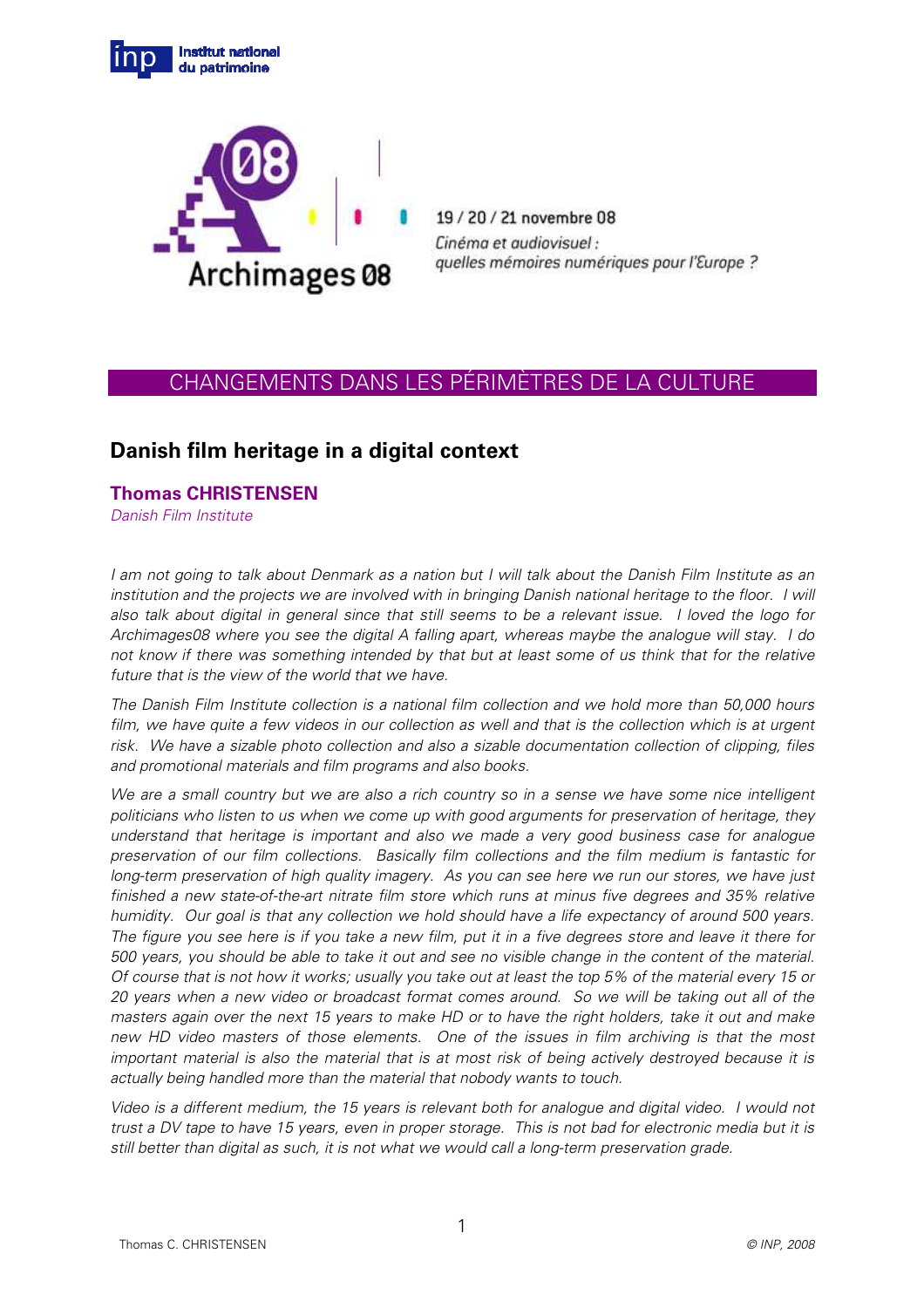

## Digital preservation

Regarding film images you need to think ahead once you get into this domain. If somebody stops paying their electricity bill, your material will be gone. We are not talking about days, if the servers are down and the raid is not running things can get lost rapidly. Whereas with film, as we know we are still finding films in lofts and so forth and even though it is 50 or 100 years old, some of it is still in good shape. For a full quality transfer we are talking about one hour of negative colour material taking up one terabyte of data, so that is the amount of data that we hold on film. One hour of film in plastic terms may be ten to fifteen kilos of plastic, about 2,000 metres of celluloid, for terabytes it is a bit more daunting. Most people today work with 2K but we are still talking one terabyte per hour. Uncompressed video, standard definition which is what we are seeing people coming up with; most of the large broadcasters in Europe have stores for maybe not uncompressed video, this is the equivalent of about 120 megabits per second. Most broadcasters are maybe looking at about 50, so about half the quality and also half the size. We are still talking about serious data stores here.

Currently if you go out on the market and ask somebody to store one terabyte in a proper way for you, you are looking at about 8,000 Euros per year. As you can see, a 35 millimetre analogue film master is about two years cost of digital preservation of that same entity. Of course film is not always a very useful format for use but it is also quite rare that you would want to use full-grade motion picture film.

This chart shows the unpleasant truth that size does matter. It might be something men do not want to talk about too much but most of the images that we have seen here is stuck somewhere down here. We have not been seeing full quality broadcast television, what we have seen is highly compressed material. Broadcast quality is approximately six megabits per second which is DVDcompatible, and most of the images you see on the web are one megabit per second, 500 kilobits per second, so we are talking 5-10% quality of a DVD projection or a digital broadcast.

When we are talking about film we are talking about deluxe materials. This is the best of the best, it is material we work with and feel deserves a big screen. Not all the time and not for all the materials, at least maybe not this year but it is something of very high quality. I think the quality discussion is something that is extremely important here and we are talking about a heritage which is of fantastic quality and therefore also marvellously difficult to preserve and argue to preserve.

We have some different strategies when it comes to digital; like the Cinémathèque Française, we have a cinémathèque and we are fully aware of the transition to digital and we embrace the day that we can do full digital presentations. I personally think that the digital cinema will rejuvenate film heritage, I think it will become very clear that many of the holdings we have are far superior to broadcast for instance. I think that quality at cinemas will increase many-fold. I think current analogue cinema has cut many corners that what we are seeing on screens today is not really the marvellous cinema we should be seeing, because prints are being struck so rapidly. It is a manufacturing business where costs are cut everywhere. I think D cinema will revitalize cinema projection. We want to be there, we want to put heritage on this new, fantastic carrier,; the digital cinema package or even something better because what they are working on is not necessarily the best technological solution.

In that sense you might say we are going to continue our current business model of running a cinémathèque with film historical screenings, with modern cultural screenings, and having a library and documentation collection, and also to upgrade our videothèque and become a knowledge centre for cinema history. We are just going to take the transition and accept that the new film stock turns out to be digital and so we will work with it. We also have a national filmography which I will show you. Filmstriben is quite similar to the non-commercial distribution catalogue that was presented earlier. We are also involved in the European Film Gateway. I don't know if it is a disagreement with our Welsh colleague but I think that our institutions do need to be independent from the national libraries in order to have the multi-faceted approach because even though I believe that when we talk cinema images, bigger is better, I don't think when we talk national heritage institutions that bigger is necessarily better. I do think that specific art forms do sometimes deserve specific insights and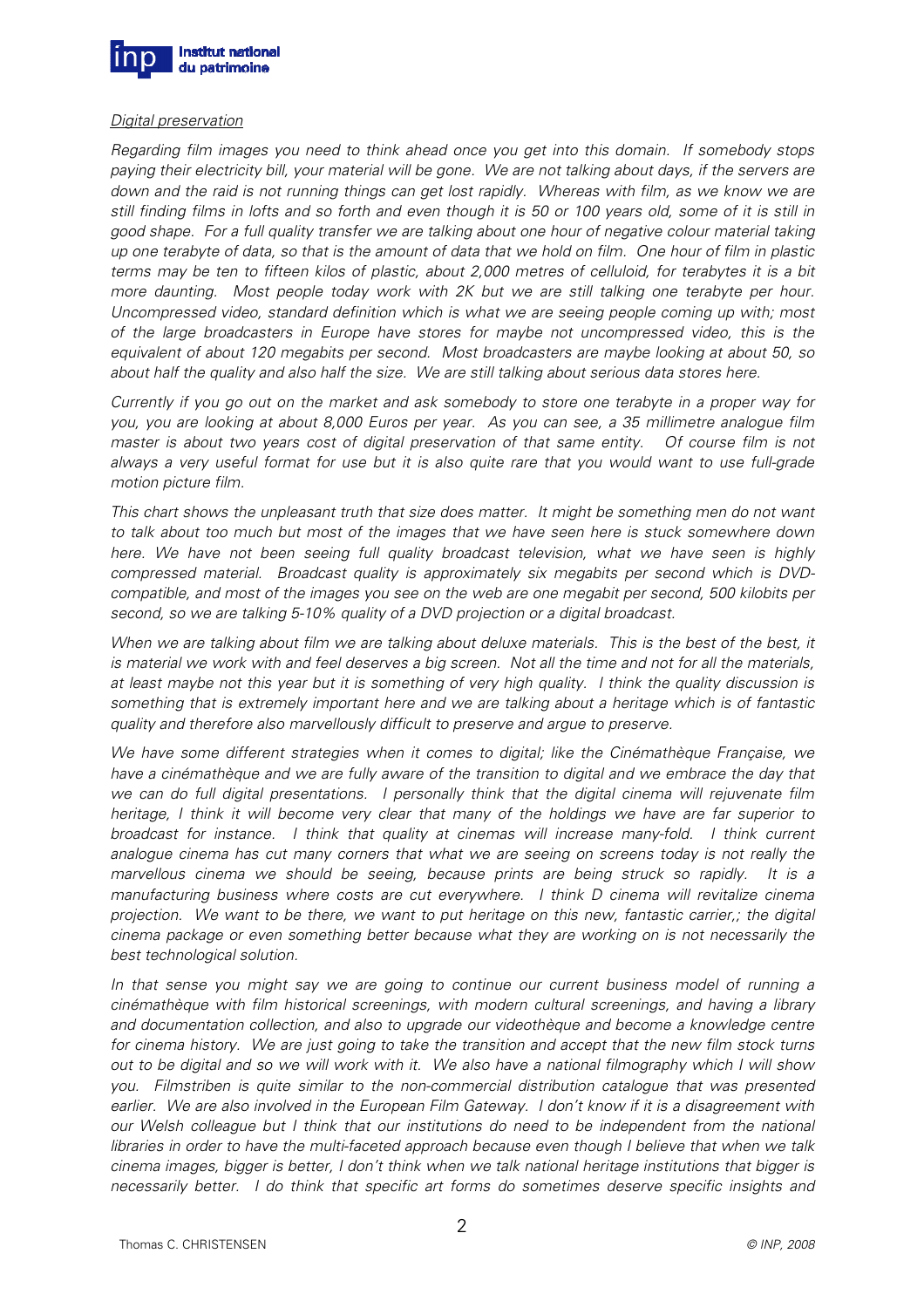

people care for that specific art form and the specificity of the medium and the subject or it or it will get lost in the sea of culture.

We are also in close contact with the Danish Ministry of Culture who is exactly trying to gather all the national heritage collections and institutions in order to make a national cultural bank. I don't know that the current banking culture this is something we want to embellish on, or we might wind up going bankrupt because the holdings are not good enough. You might say we have both a national approach which is both a cinematographic approach and also a cross-cultural approach. Then we also follow a more international, Pan-European approach.

Filmstriben is a video-on-demand (VOD) service. It is non-commercial distribution. It is basically the continuation of what used to be the 16-millimetre distribution catalogue for schools and libraries. That then turned into VHS distribution and then it turned into DVD distribution. Then since the use was not great, the logistics of dealing with physical copies was too heavy compared to the relatively low use of the certain titles in the catalogue, a VOD service was set up. There are about 450 films now so it is not a huge catalogue compared with more than 2,000 titles that used to be there when it was in physical form. At the archives we suffer today when we have the high school teacher asking why a title is not available anymore. We have prints but it would cost 100 Euros to rent them, which people are not willing to do.

We are in a transitional period at the moment where there is limited access and we are not generating the broad access to everything that we would like to, but which we simply do not have the resources to deliver. This is a closed site so you pay a license fee and then if you have the right IP number you have free access and you can access the content as much or as little as you want. It is a great success for schools this year because it is free. A lot of schools signed up and I think most are getting the bandwidth requirements that will allow them to show these films properly in schools. Films are shown in three different qualities: 800 kilobits, 1,600 kilobits and 2 megabits. It is equivalent to pretty good VHS quality. I would say you would not really notice the difference to a DVD but it is still what I would call video quality. It is free this year and for next year we will see. Hopefully schools will get hooked and both students and teachers will demand it next year. We are very unsuccessful with the libraries. I am not personally involved with this service, but I can certainly see why libraries would not want this service because the licensing is simply too costly for them. Also because it is only on site that they can offer access and their license is something like ten Euro Cents per inhabitant in the municipality per year. If there is a lot of use then sure but in most cases they are looking at dwindling budgets and this is not something in which they see a growth potential. Except we have managed to have a deal for music loan in Denmark so you can sign up with your local library and borrow music from the local library from home. We are looking into whether this service would be something that could also be offered but rights holders are if not difficult to deal with individually, then as a group and you do want to have a collective agreement for something like this. It tends to be a tedious process, so things take time.

The Danish National Filmography is a documentation database for films that have had a release, so Danish-produced films and also foreign films that have been part of Danish film culture which we define as having had theatrical distribution in Denmark. So you will find foreign films from the year 2000 in here as well with the Danish release date, where it was released and the technical data. We have collections online. It will also be available in English, I thought it would be by the end of this year but now it sounds like it will be integrated with the overall website which means a delay. So around summer next year it should be available in English form with a more attractive user interface. You can search by title but we also have a media gallery, so we have an entry by material. Therefore, you can go in and say there are films with posters and you will get listings of titles with posters. If you want to check it out, just Google "erotic compilation Denmark". Basically, you have a listing under each of the material categories, then up here you will have the logo that there is a film available, we have an English synopsis and these are available in Flash format. There is no sound on this example so this is either a censorship reel or some projectionist who made his own clip collection in the projection booth for friends.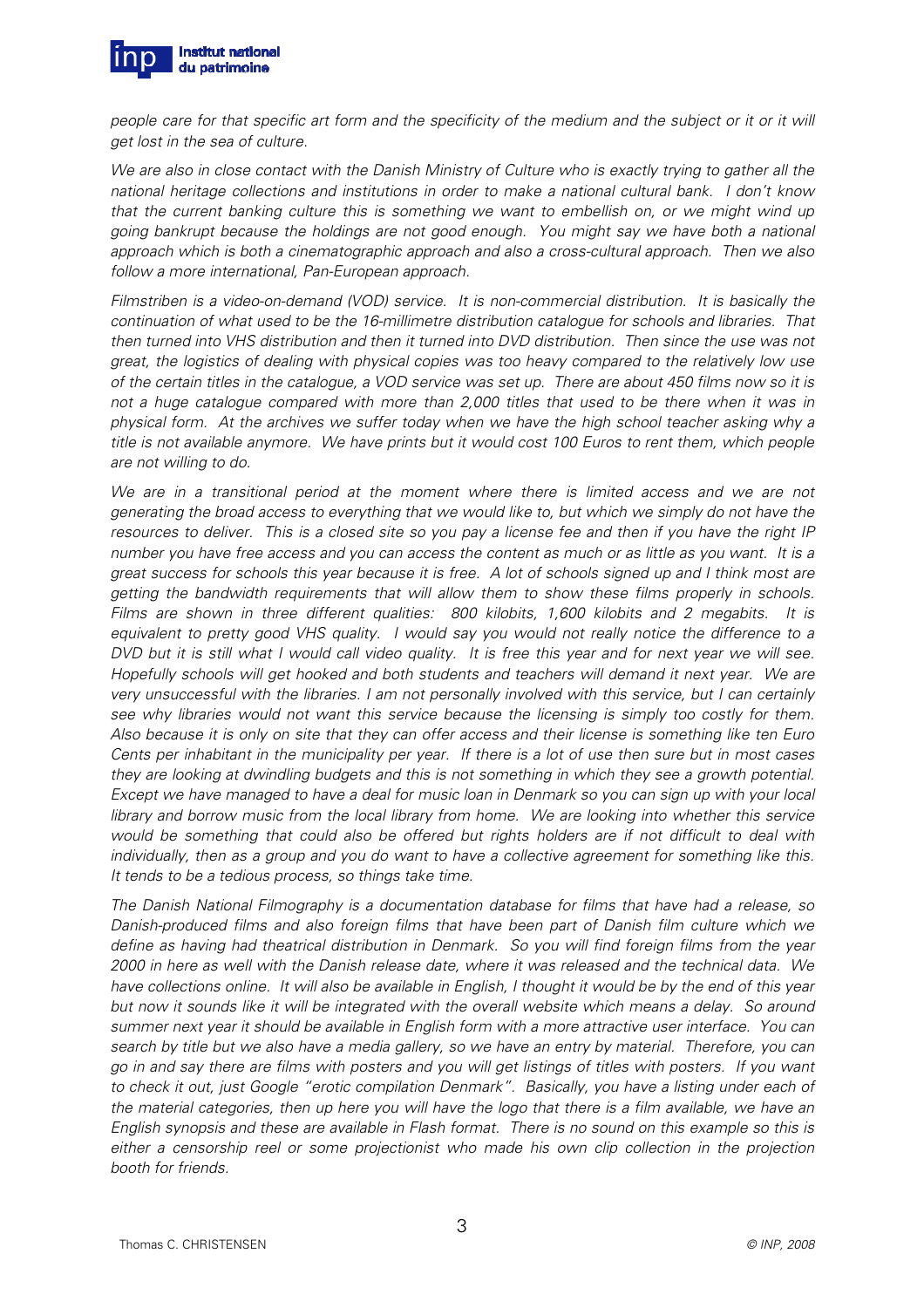

We are working on putting more material on here, right now it is in a sense a "freak show". Not just because we put material on to lure in customers who do not want to see this anyway, but because we must be able to clear rights. Typically the material that goes on here first is the material that we know is public domain or "out of copyright". As collections we have a thousand silent film programs because those are readily available, they have been transferred to digital form and there is no copyright issue connected with those.

As far as photographs are concerned, we will be going with one of the image bureaus in Denmark who will supply a solution for us which will promote our collection and there will also be a payment from them. So we will have relatively good quality material available for reference online for free and then professional customers can buy stills from this service. I think we cheated a little because we got funding, saying it would greatly increase the income of the stills archive and we only increased the figures slightly so we did get the ongoing funding, but we don't really think it will generate that much money, we'll see.

We are also part of the European Film Gateway and of course we are re-using the material that we have in the filmography, but the European Film Gateway is also a boost to increasing the amount of content that we have on the filmography. You may think it is cheating to use the same material for several projects but really the projects feed into each other and the synergy is there so we can re-use the material in several places. European Film Gateway is quite a demanding project for us; we are getting a lot of money but we also have to do a lot of work. There are lots of materials involved in the European Film Gateway and our collection is just a drop in the ocean but hopefully one of the better drops.

I think there are some digital issues; online access tends to devalue the content. There is a tendency among the general population that digital is cheaper and that things should be free. I am all for free but somebody has to pay the bill. I think it is fine that things are free if you vote for politicians that charge taxes so we can do the right thing with the tax money. But I do think there is a business plan that is not working in some ways. Right now we are compromising on quality because we are not allowing a quality which can be re-used to be available on the Internet. At the same time that is devaluing the content because these are truly great images and we are only showing a shadow of what is there.

I also think the "blockbuster mentality" tends to be amplified so that it is the guy who swallows pingpong balls gets seen 30 million times whereas the important and great footage does not always get the attention it needs. Earlier Serge Bromberg showed one way of bringing things that are fantastic to the fore by using marketing and specified approaches. We have to ensure we index these things correctly so that they will surface when people make the correct search, I think that goes down to the bottom thing I will say which is that the quality and the rooting of the content and the documentation that follows the cultural heritage that we put on the web is very important to retain the value we have here. That is not necessarily something which is contradicted by going digital but it has to be done in digital as well as in analogue. I also think digital can show things that we were never able to bring out in the old media formats. We can bring out microscopic imagery that shows you what the film base looks like. Everything is possible here and I think it is time we start dreaming instead of just taking the money and asking how much can be transferred onto a lesser format and put on the web. I think we should find out how we enrich the material by creating new context, creating new usage, creating access to the elements in a way that we haven't thought of before.

Then I think that the fact that geography is lost; we have to use this as a strength of the Internet because people will look for local material. The localization is what gives value to the content. Heritage is important and valuable because it is exactly heritage. It is something which is rooted in the real world as an artefact. We should not be too scared of it losing that rooting. As institutions we should make sure people do not get bad copies, but that is a different issue.